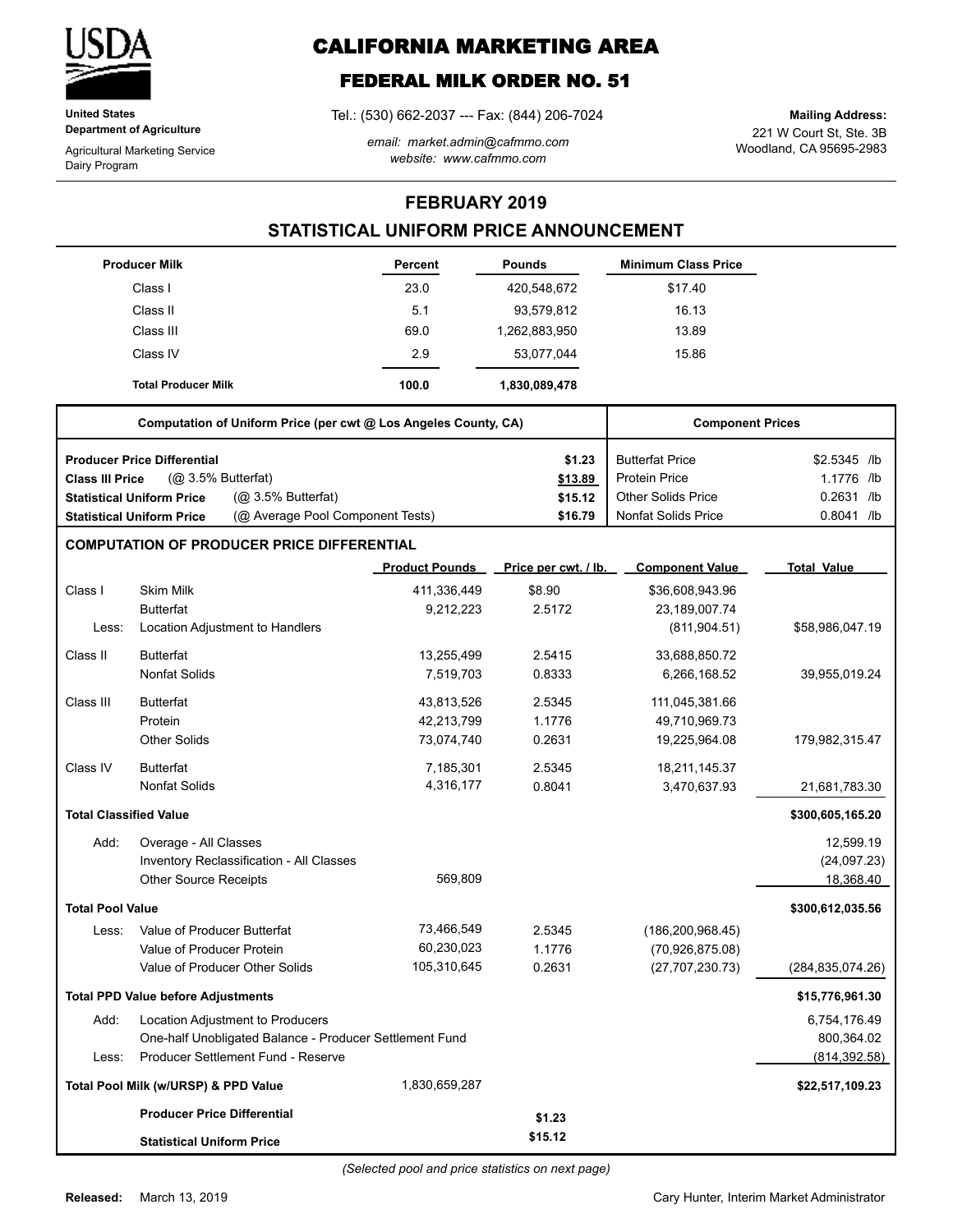# **CALIFORNIA MARKETING AREA**

## **FEDERAL MILK ORDER NO. 51**

| <b>Payment Schedule</b>                                      |                |  |  |  |
|--------------------------------------------------------------|----------------|--|--|--|
| <b>Payment Dates for the Month of:</b>                       | FEBRUARY 2019  |  |  |  |
| Payment TO the Producer Settlement Fund due on:              | March 18, 2019 |  |  |  |
| Payments FROM the Producer Settlement Fund made on:          | March 18, 2019 |  |  |  |
| Final payments TO a Cooperative Association must be made on: | March 18, 2019 |  |  |  |
| Final payments to Producers must be RECEIVED by:             | March 19, 2019 |  |  |  |
|                                                              |                |  |  |  |

#### **Producer Price Differential and Statistical Uniform Price, by Zone Differential**

|                     | Zone<br>1/<br><b>Differential</b> | <b>Adjustment</b> | <b>Producer</b><br><b>Price</b><br><b>Differential</b> | <b>Statistical</b><br><b>Uniform</b><br><b>Price</b> | 2 <sup>1</sup> |
|---------------------|-----------------------------------|-------------------|--------------------------------------------------------|------------------------------------------------------|----------------|
|                     |                                   |                   | dollars per hundredweight                              |                                                      |                |
| As Announced:       | 2.10                              | 0.00              | 1.23                                                   | 15.12                                                |                |
| <b>Other Zones:</b> | 2.00                              | (0.10)            | 1.13                                                   | 15.02                                                |                |
|                     | 1.80                              | (0.30)            | 0.93                                                   | 14.82                                                |                |
|                     | 1.70                              | (0.40)            | 0.83                                                   | 14.72                                                |                |
|                     | 1.60                              | (0.50)            | 0.73                                                   | 14.62                                                |                |

Differentials listed apply to zones included in the California Marketing Area. Outside of this area, differentials may be above or below this range. Differentials apply on a county basis. 1/

2/ Prices at 3.5 percent butterfat, 2.99 percent protein, and 5.69 percent other solids.

### **Producer Milk Received by Component Pounds**

| <b>Producer Milk Receipts</b> | <b>Skim</b>   | <b>Butterfat</b> | <b>Protein</b><br><b>Pounds</b> | <b>Other Solids</b> | <b>Nonfat Solids</b> |
|-------------------------------|---------------|------------------|---------------------------------|---------------------|----------------------|
| Class I                       | 411,336,449   | 9.212.223        | 13.758.098                      | 24,658,151          | 38,416,249           |
| Class II                      | 80,324,313    | 13.255.499       | 2,700,466                       | 4.819.237           | 7,519,703            |
| Class III                     | 1.219.070.424 | 43.813.526       | 42.213.799                      | 73.074.740          | 115,288,539          |
| Class IV                      | 45,891,743    | 7,185,301        | 1,557,660                       | 2,758,517           | 4,316,177            |
| <b>Total Producer Milk</b>    | 1,756,622,929 | 73,466,549       | 60,230,023                      | 105,310,645         | 165,540,668          |

## **Selected Pool Statistics**

| Average test of producer receipts: | <b>Butterfat</b> | 4.01<br>% |
|------------------------------------|------------------|-----------|
|                                    | Protein          | 3.29%     |
|                                    | Other Solids     | 5.75 %    |
|                                    |                  |           |

#### **Administrative Assessment and Marketing Service Deduction**

| § 1000.85 - Assessment for order administration | \$0.080 per hundredweight |
|-------------------------------------------------|---------------------------|
| § 1000.86 - Deduction for marketing services    | \$0.050 per hundredweight |